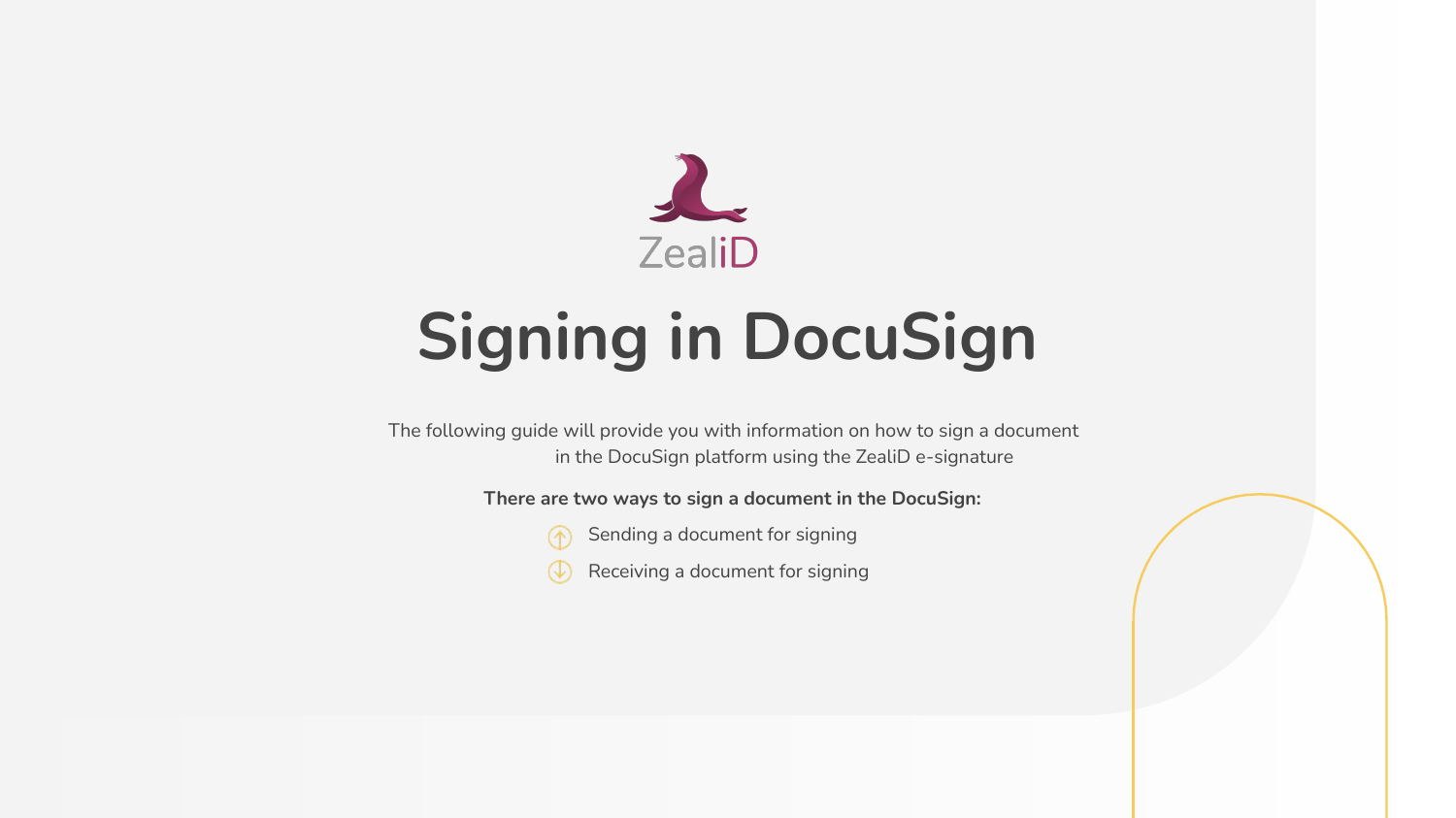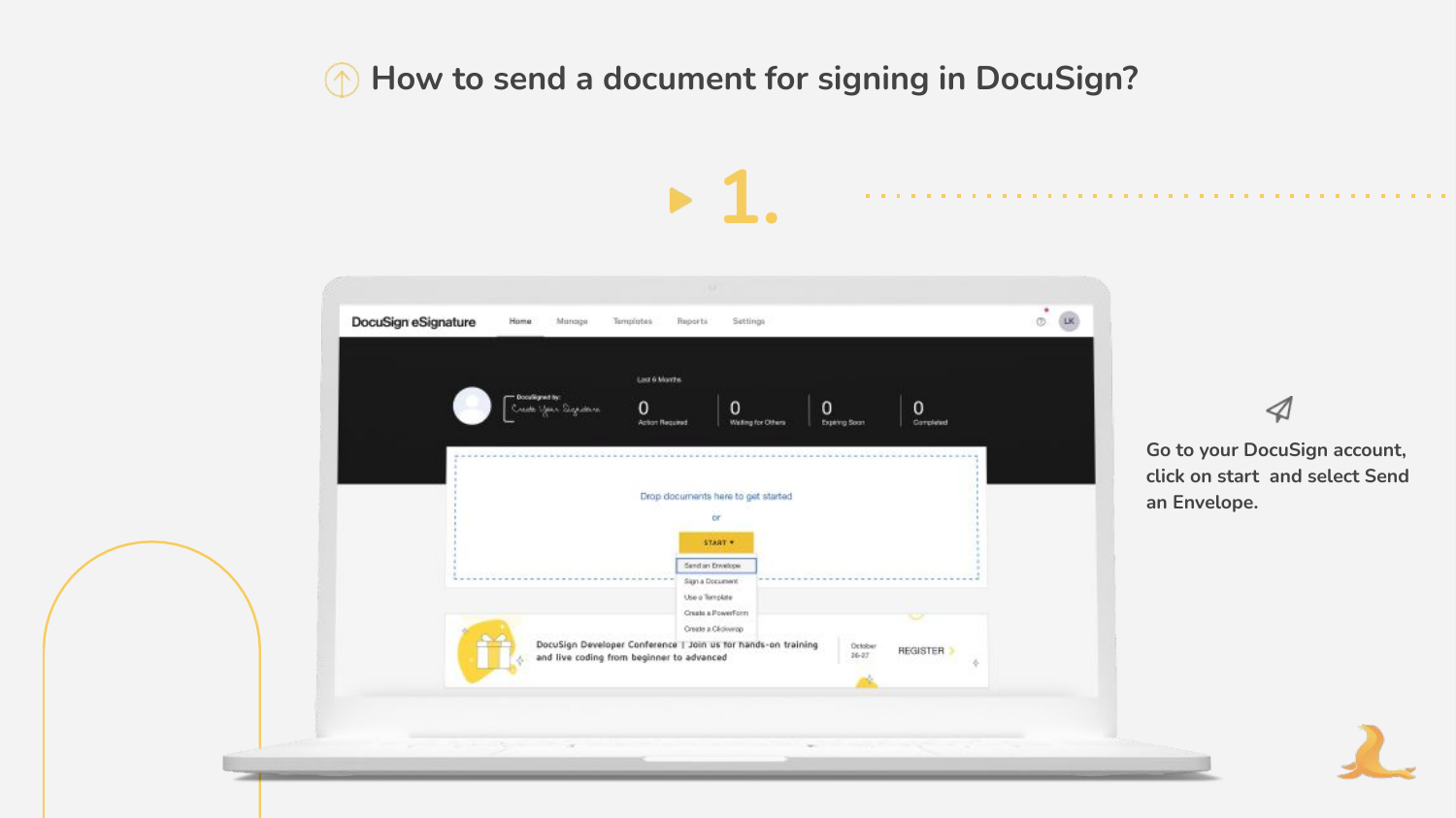|                                                                                                                                                                                   |                                    | <b>STATE</b>                                                    |                                                      |                          |
|-----------------------------------------------------------------------------------------------------------------------------------------------------------------------------------|------------------------------------|-----------------------------------------------------------------|------------------------------------------------------|--------------------------|
| Please DoouSign; (entertail extrate ageing document coll<br>Add Documents to the Envelope                                                                                         |                                    |                                                                 | <b>O ACTIONS *</b> ADVANCED OFFICIAL<br><b>HERT.</b> |                          |
| <b>SHERING</b>                                                                                                                                                                    | 包<br>URLEAD -                      |                                                                 |                                                      |                          |
| [solarital] sample signing do<br>1 percent                                                                                                                                        | USE & TEHPLATE<br>BET FROM CLOSE T |                                                                 |                                                      | ⊕<br>Upload the document |
| Add Recipients to the Envelope                                                                                                                                                    |                                    |                                                                 |                                                      | for signing.             |
| As the sender, you automatically receive a copy of the completed envelope.<br>INVOST A WALK, LIST. Send oppins of this covetage to many people at once. (2)<br>Get signing critic |                                    |                                                                 | El Alo Fade CONTACTS El SIGNING GROER                |                          |
| Maxim <sup>1</sup><br>ANPA Automobilitatis com                                                                                                                                    | E                                  | $\ell$ milles to sales $\tau$ :<br>CUSTOMES *<br>$\overline{u}$ |                                                      |                          |
| Draft 1<br>Nane Sanare                                                                                                                                                            |                                    |                                                                 |                                                      |                          |
| $\sqrt{ }$ Select signature type<br>$2000 - 005$ $+$                                                                                                                              |                                    | $\sim$                                                          |                                                      |                          |
|                                                                                                                                                                                   |                                    |                                                                 | SEND NOW<br>NEXT                                     |                          |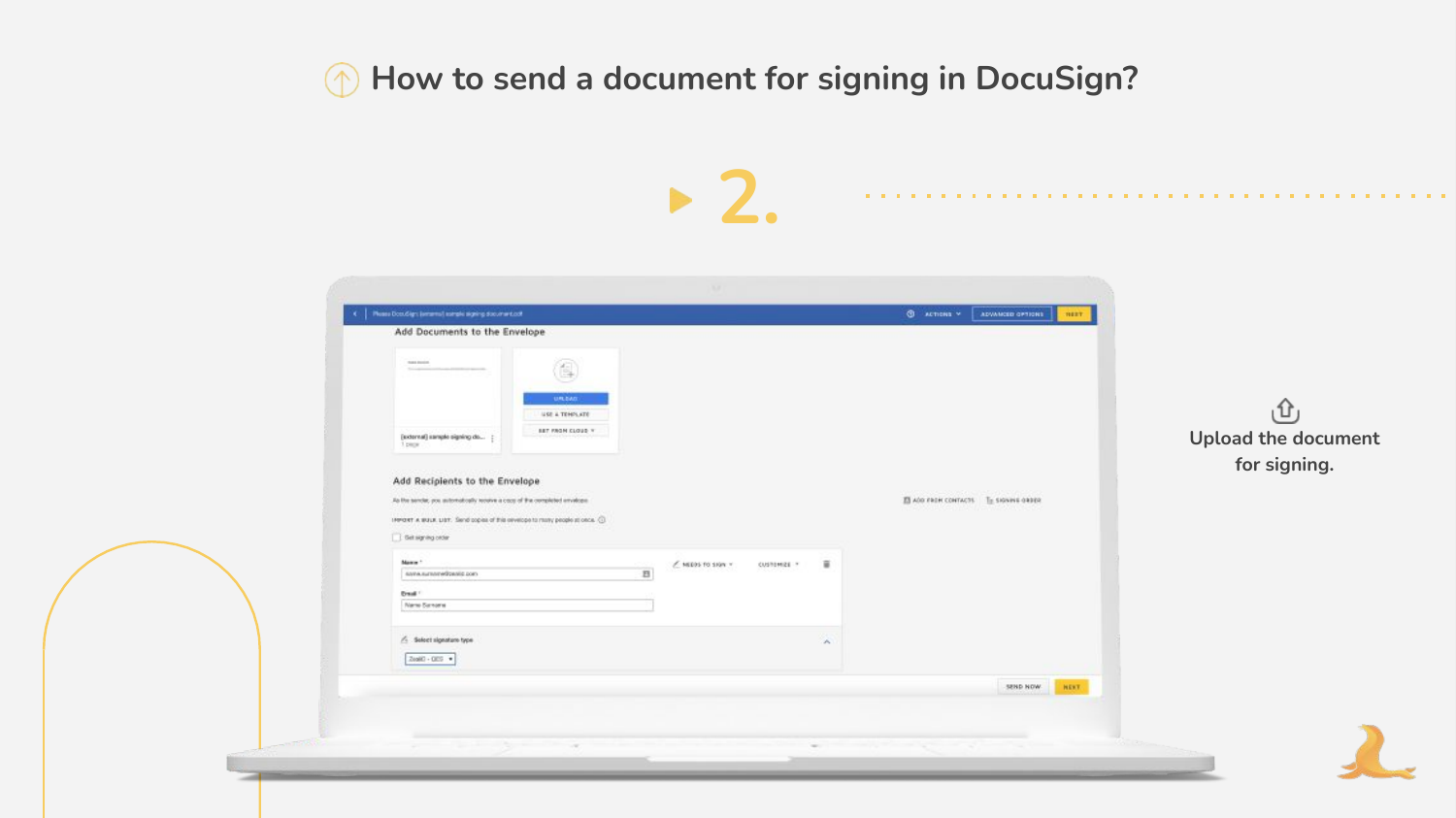| alload a Document and Add Envelope Recovers<br>ADVANCED OFTIONS<br>$@$ <i>METIONS</i> $*$<br><b>NEET</b><br>三<br>Be saying order<br>Name:<br>$\ell'$ hereas no seps $-$<br><b>CUSTOMER</b><br>$\overline{\mathbf{a}}$<br>E)<br><b>Erned</b> 1<br>$A$ 16 Gamme<br>$\sim$<br>$4440$ REGIST $+$<br>recipient to add more.<br>Message to All Recipients<br>Custom what and require for each request:<br><b>Braid Bubject</b> *<br>Priese Doculture<br>Elha Advis (Militaring, 1932)<br><b>Email Message</b><br><b>Ever Mercape</b> | Specify the recipient, its email<br>address, and what action needs<br>to be taken. If more than one<br>recipient is required, click Add<br>Leave the message to all<br>recipients (if applicable) and<br>click on Next to continue. |  |  |  |  |
|--------------------------------------------------------------------------------------------------------------------------------------------------------------------------------------------------------------------------------------------------------------------------------------------------------------------------------------------------------------------------------------------------------------------------------------------------------------------------------------------------------------------------------|-------------------------------------------------------------------------------------------------------------------------------------------------------------------------------------------------------------------------------------|--|--|--|--|
|                                                                                                                                                                                                                                                                                                                                                                                                                                                                                                                                |                                                                                                                                                                                                                                     |  |  |  |  |
|                                                                                                                                                                                                                                                                                                                                                                                                                                                                                                                                |                                                                                                                                                                                                                                     |  |  |  |  |
|                                                                                                                                                                                                                                                                                                                                                                                                                                                                                                                                |                                                                                                                                                                                                                                     |  |  |  |  |
|                                                                                                                                                                                                                                                                                                                                                                                                                                                                                                                                |                                                                                                                                                                                                                                     |  |  |  |  |
|                                                                                                                                                                                                                                                                                                                                                                                                                                                                                                                                |                                                                                                                                                                                                                                     |  |  |  |  |
|                                                                                                                                                                                                                                                                                                                                                                                                                                                                                                                                |                                                                                                                                                                                                                                     |  |  |  |  |
|                                                                                                                                                                                                                                                                                                                                                                                                                                                                                                                                |                                                                                                                                                                                                                                     |  |  |  |  |
|                                                                                                                                                                                                                                                                                                                                                                                                                                                                                                                                |                                                                                                                                                                                                                                     |  |  |  |  |
|                                                                                                                                                                                                                                                                                                                                                                                                                                                                                                                                |                                                                                                                                                                                                                                     |  |  |  |  |
|                                                                                                                                                                                                                                                                                                                                                                                                                                                                                                                                |                                                                                                                                                                                                                                     |  |  |  |  |
|                                                                                                                                                                                                                                                                                                                                                                                                                                                                                                                                |                                                                                                                                                                                                                                     |  |  |  |  |
|                                                                                                                                                                                                                                                                                                                                                                                                                                                                                                                                |                                                                                                                                                                                                                                     |  |  |  |  |
|                                                                                                                                                                                                                                                                                                                                                                                                                                                                                                                                |                                                                                                                                                                                                                                     |  |  |  |  |
|                                                                                                                                                                                                                                                                                                                                                                                                                                                                                                                                |                                                                                                                                                                                                                                     |  |  |  |  |
|                                                                                                                                                                                                                                                                                                                                                                                                                                                                                                                                |                                                                                                                                                                                                                                     |  |  |  |  |
|                                                                                                                                                                                                                                                                                                                                                                                                                                                                                                                                |                                                                                                                                                                                                                                     |  |  |  |  |
|                                                                                                                                                                                                                                                                                                                                                                                                                                                                                                                                |                                                                                                                                                                                                                                     |  |  |  |  |
| Characters refusering 19803                                                                                                                                                                                                                                                                                                                                                                                                                                                                                                    |                                                                                                                                                                                                                                     |  |  |  |  |
|                                                                                                                                                                                                                                                                                                                                                                                                                                                                                                                                |                                                                                                                                                                                                                                     |  |  |  |  |
|                                                                                                                                                                                                                                                                                                                                                                                                                                                                                                                                |                                                                                                                                                                                                                                     |  |  |  |  |
|                                                                                                                                                                                                                                                                                                                                                                                                                                                                                                                                |                                                                                                                                                                                                                                     |  |  |  |  |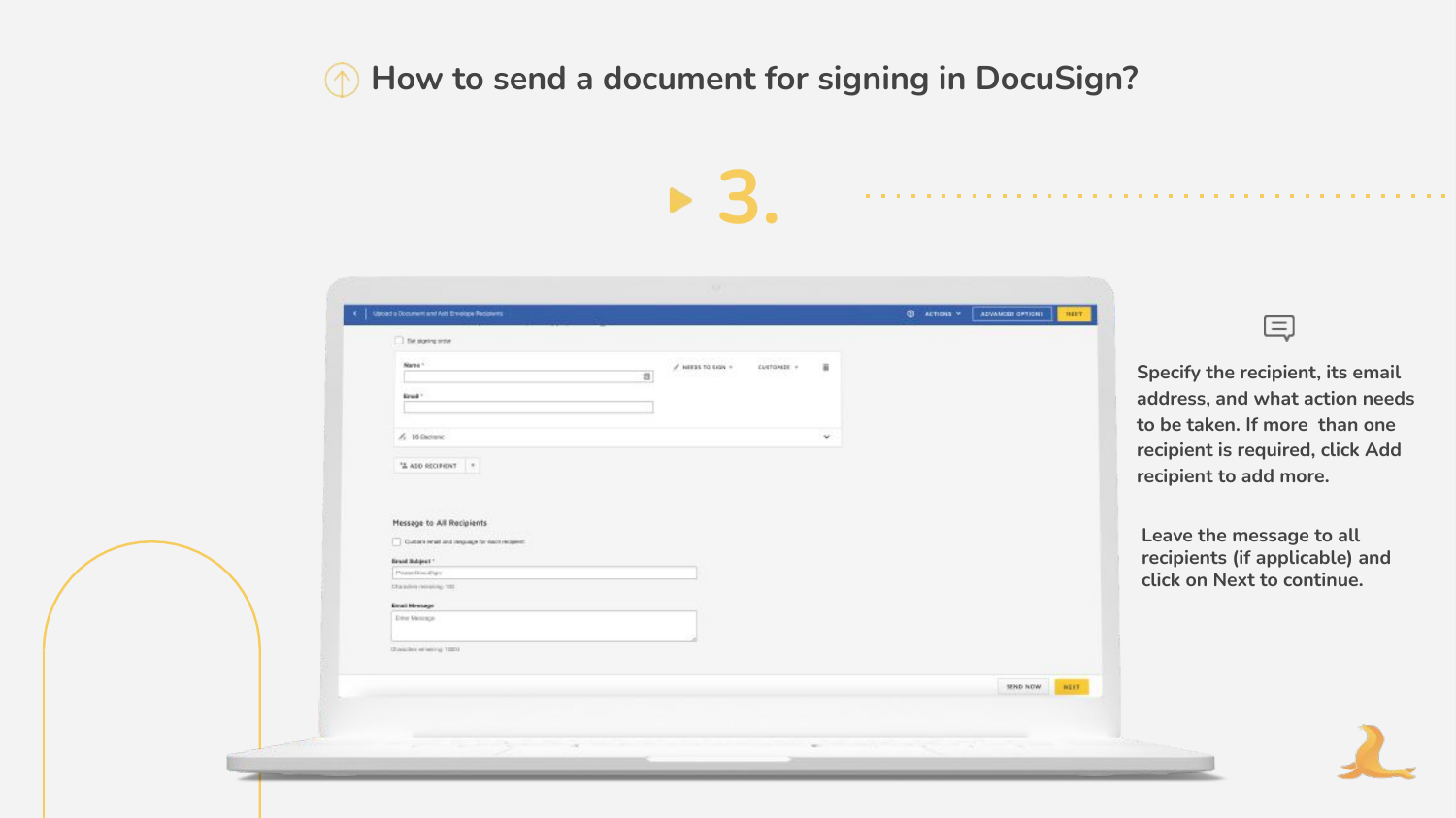**4.**



 $\mathbb{R}$ 

**Select a signing field from the list provided. After the signing field is selected, click Send.**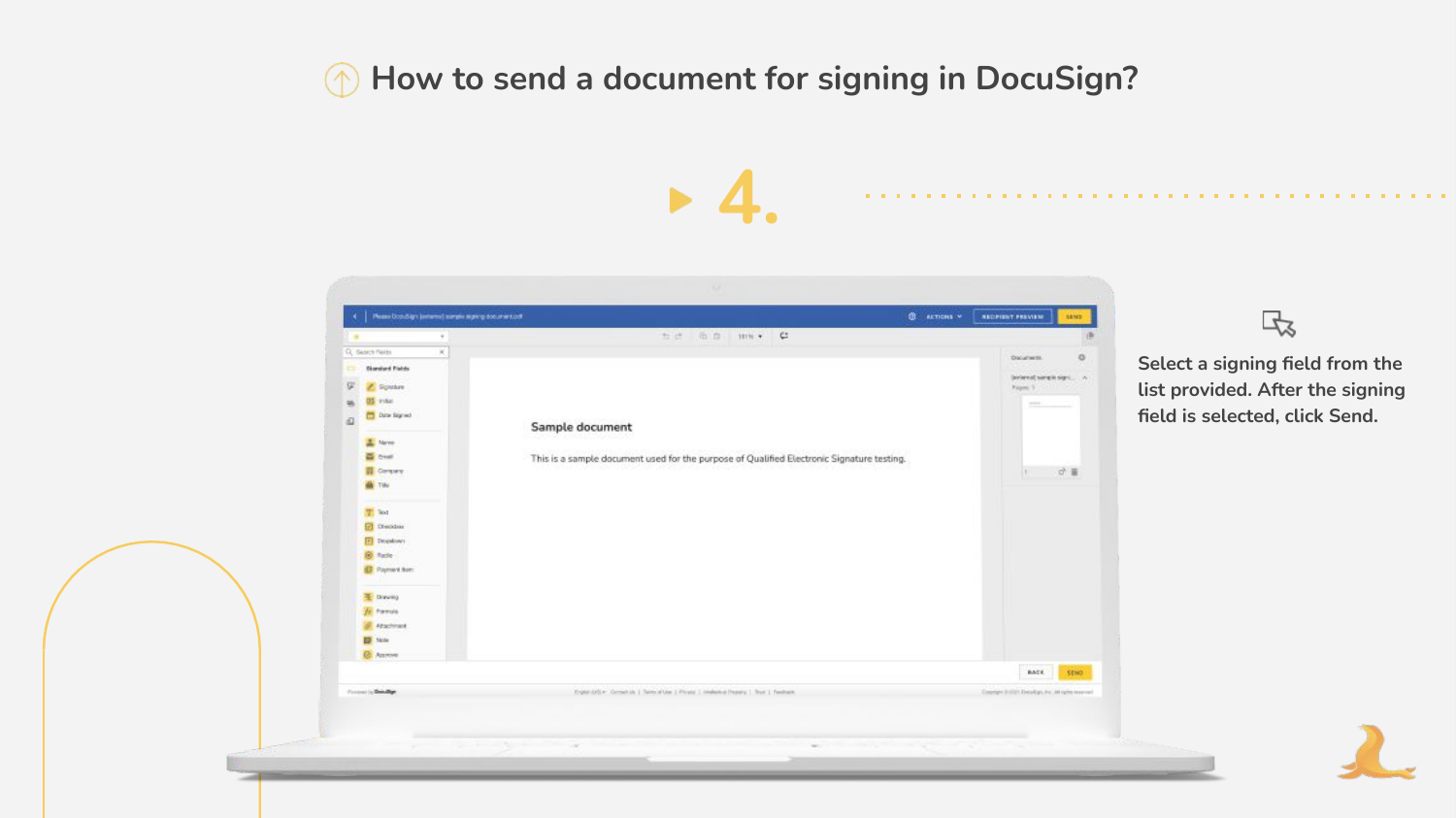**5.**



氐

**Before sending the document, sign it with ZealiD's Qualified Electronic Signature.** 

**If you already use the ZealiD app, click Login.** 

**If you are new to the app, get your ZealiD app in Google Play or App Store.**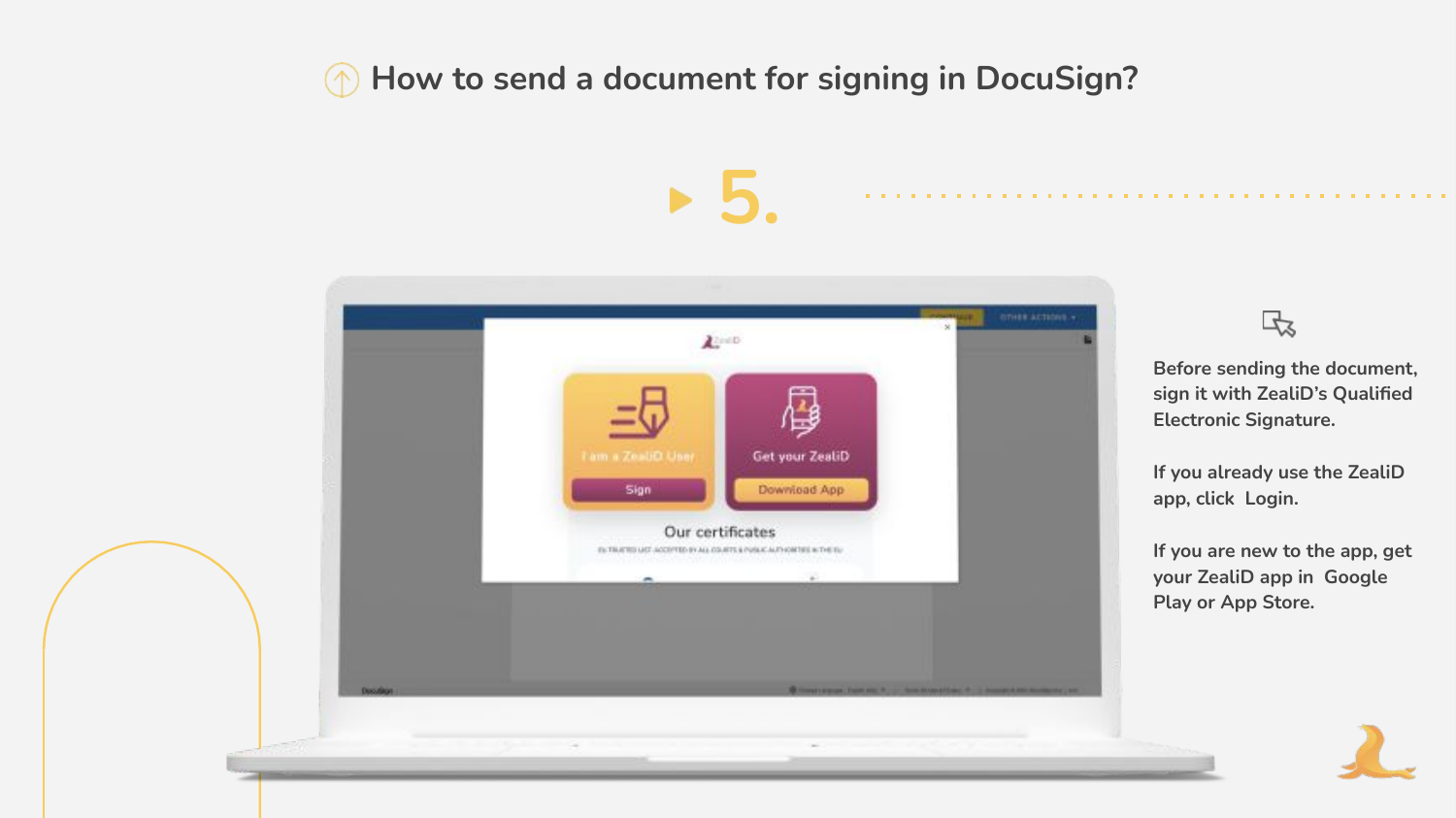**5.**



 $\begin{bmatrix} 0 & 0 \\ 0 & 0 \end{bmatrix}$ 

**After you click Sign, you will see the QR Code. The the QR Code with ZealiD app and complete signing.**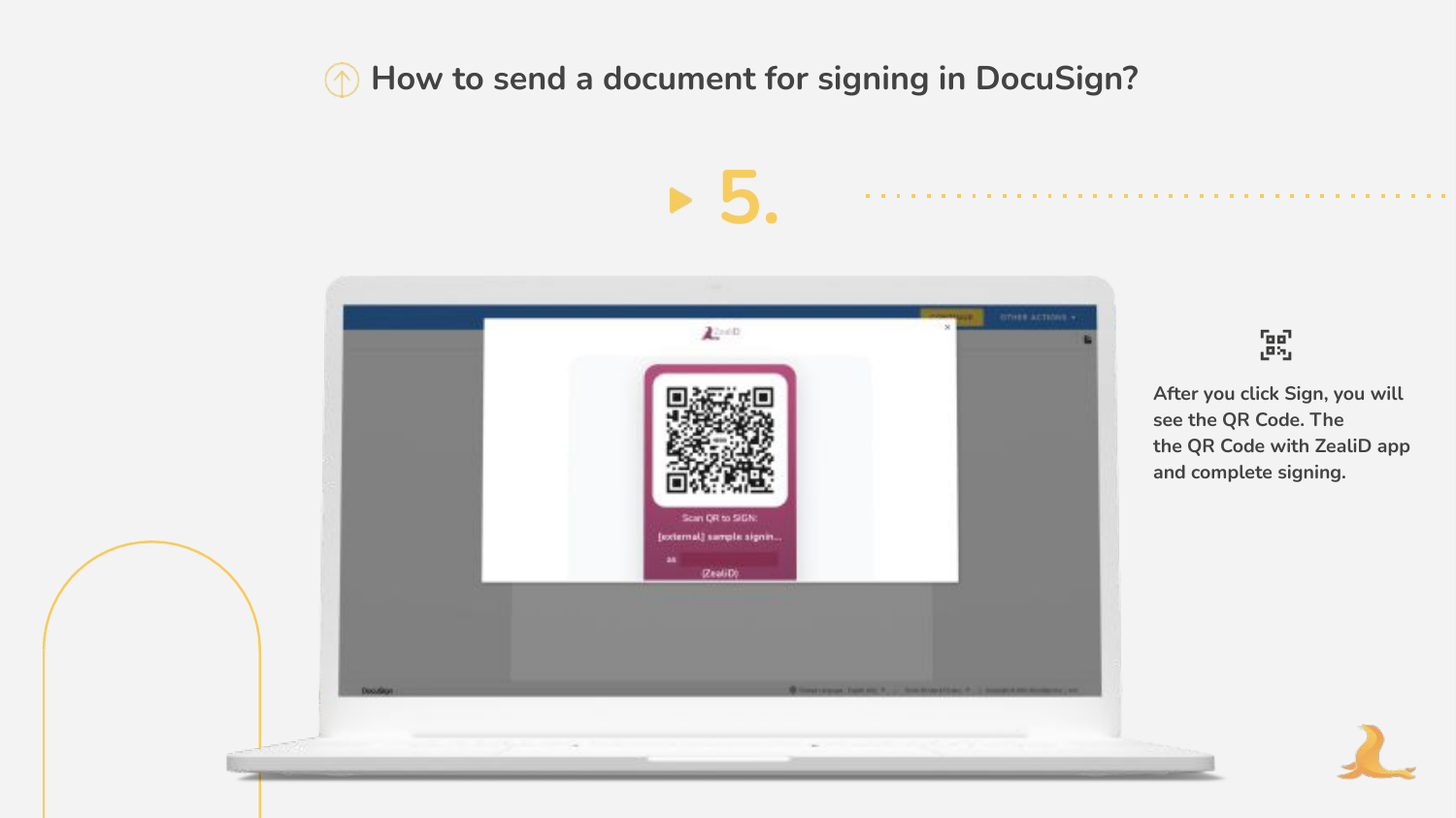

**Now the document is signed, and you can download it by clicking Download.**

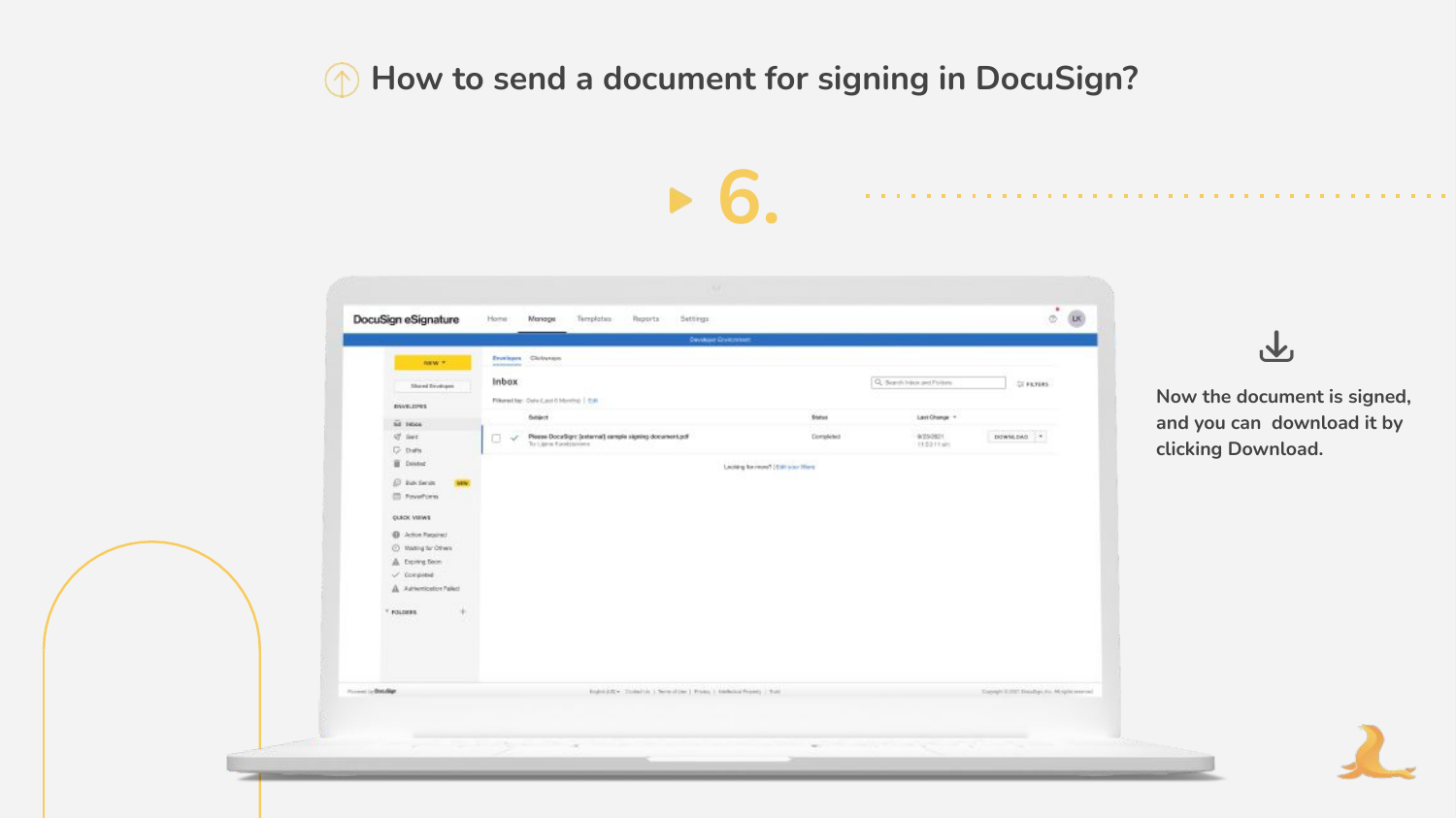# **How to sign a received document in DocuSign?**

**When someone adds you as a recipient of a document, DocuSign sends you an email on behalf of the sender.**

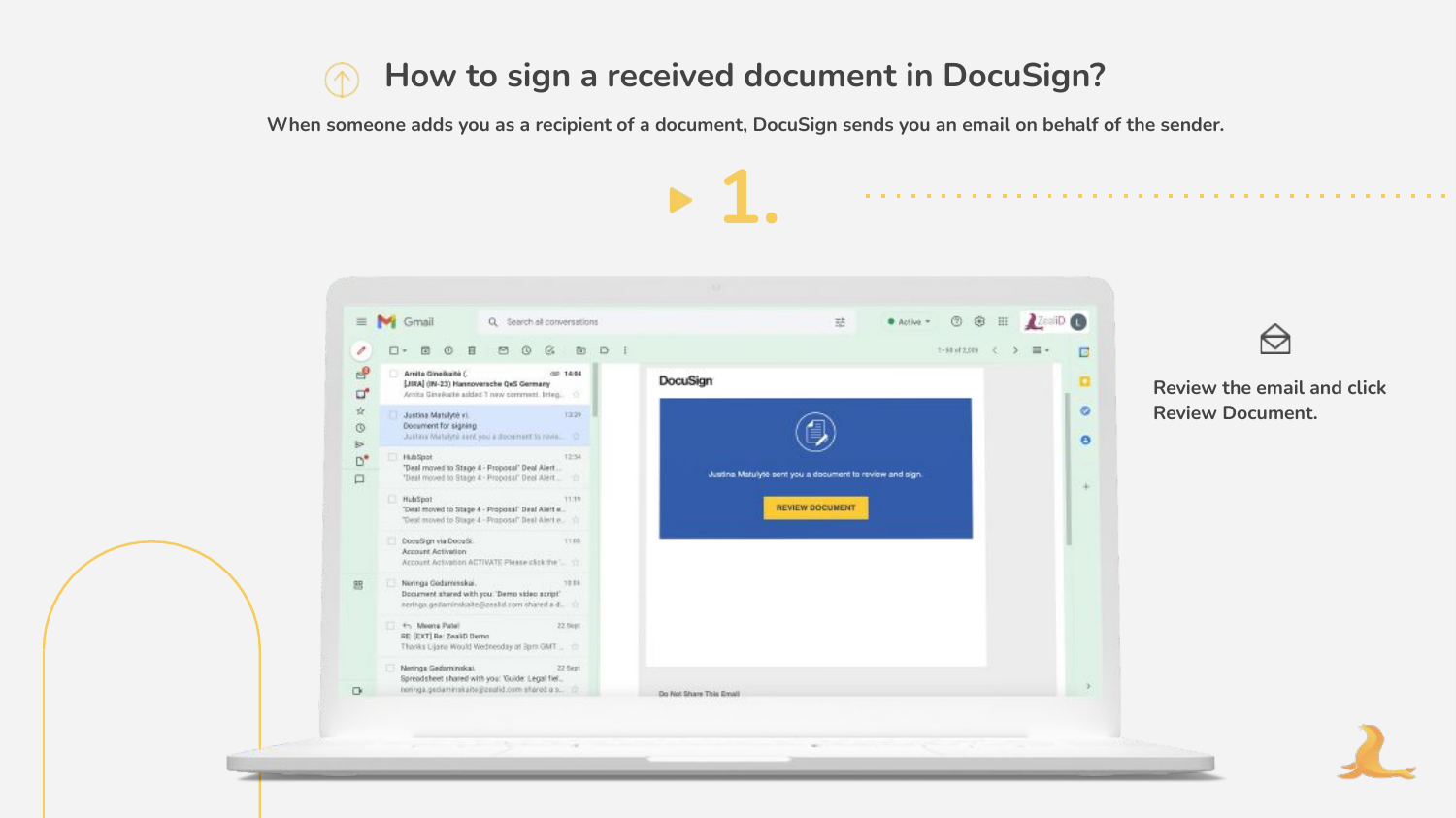# **How to sign a received document in DocuSign?**

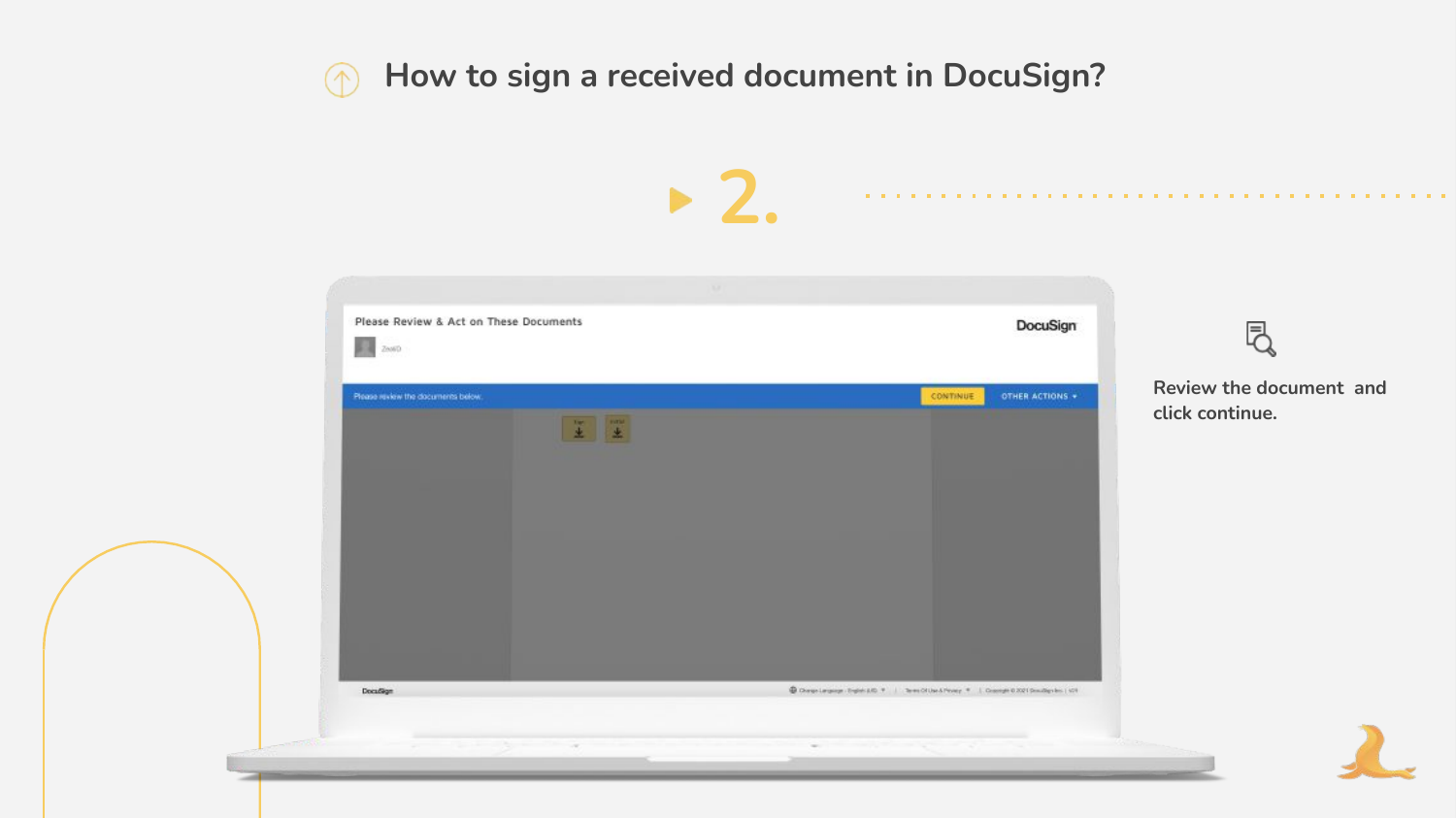# **How to sign a received document in DocuSign?**

**3.**



#### ಳು)

**If you already are a user of ZealiD, click Sign and proceed with signing. If you are not a user of the ZealiD yet, download the app from Google Play or App Store.**